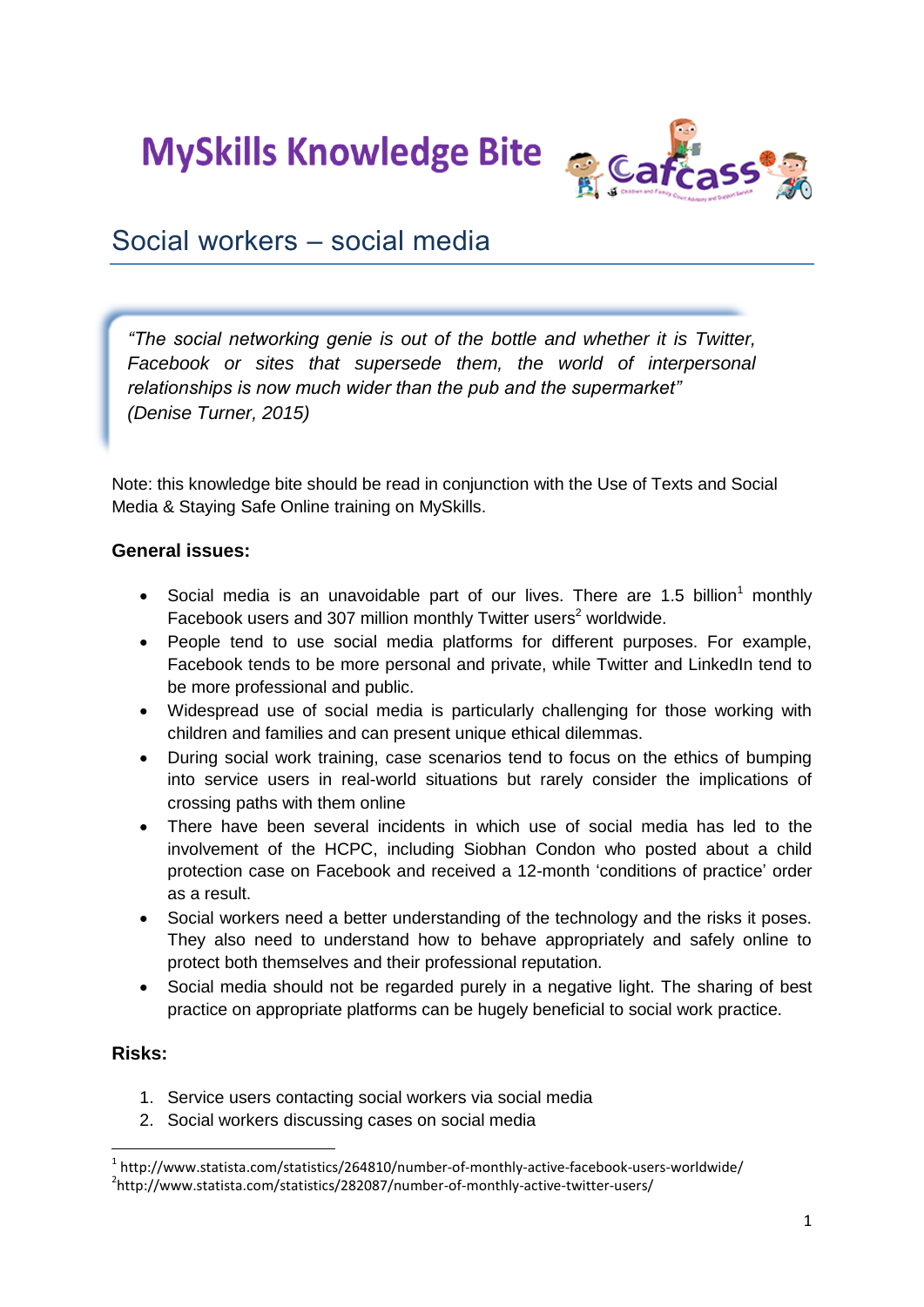- 3. Service users posting details about social workers on 'Social work hate sites'
- 4. Fear of sanction creates anxiety and alienation around use of social networking.

# **Published guidelines and standards:**

The HCPC's broad guidelines for social workers on using social media: [http://www.hcpc](http://www.hcpc-uk.org/Assets/documents/100035B7Social_media_guidance.pdf)uk.org/Assets/documents/100035B7Social\_media\_guidance.pdf

Relevant HCPC Registrant standards:

- Standard 1: You must act in the best interests of service users
- Standard 2: You must respect the confidentiality of service users
- Standard 3: You must keep high standards of personal conduct
- Standard 13: You must behave with honesty and integrity and make sure that your behaviour does not damage the public's confidence in you or your profession.

BASW social media policy:

[http://cdn.basw.co.uk/upload/basw\\_34634-1.pdf](http://cdn.basw.co.uk/upload/basw_34634-1.pdf)

# **Good Practice:**

Note: This list is not exhaustive and should be considered in conjunction with the following guides:

Protecting social media privacy on Facebook:

[http://www.communitycare.co.uk/2014/09/11/simple-guide-protecting-social-media-privacy](http://www.communitycare.co.uk/2014/09/11/simple-guide-protecting-social-media-privacy-facebook/)[facebook/](http://www.communitycare.co.uk/2014/09/11/simple-guide-protecting-social-media-privacy-facebook/)

UK Safer Internet Centre safety tools:

[http://www.saferinternet.org.uk/advice-and-resources/parents-and-carers/safety-tools-on](http://www.saferinternet.org.uk/advice-and-resources/parents-and-carers/safety-tools-on-online-services)[online-services](http://www.saferinternet.org.uk/advice-and-resources/parents-and-carers/safety-tools-on-online-services)

- 1. Don't accept friend or follow requests on personal accounts from service users, even those with whom you are no longer working.
- 2. Review your privacy settings on all social media sites. For example, Facebook regularly changes privacy settings without notifying users so it's worth checking your settings periodically
- 3. On Twitter, you can set your account to private by selecting 'protect my tweets' so that you can accept or decline requests to follow you. Your Instagram account can also be made private.
- 4. On Facebook, as well as ensuring that your posts can only be viewed by 'Friends', you can customise posts by limiting the information that certain people see. However, this does not guarantee privacy as a friend could pass on information to others
- 5. Think carefully about commenting on friends' profiles or photos. If their account isn't private, your comments can be seen by anyone.
- 6. Think before you post. Never post anything you wouldn't want your work colleagues to see.
- 7. Consider what you profile picture might say about you.
- 8. Search for your name regularly on public search engines to monitor your digital identity.